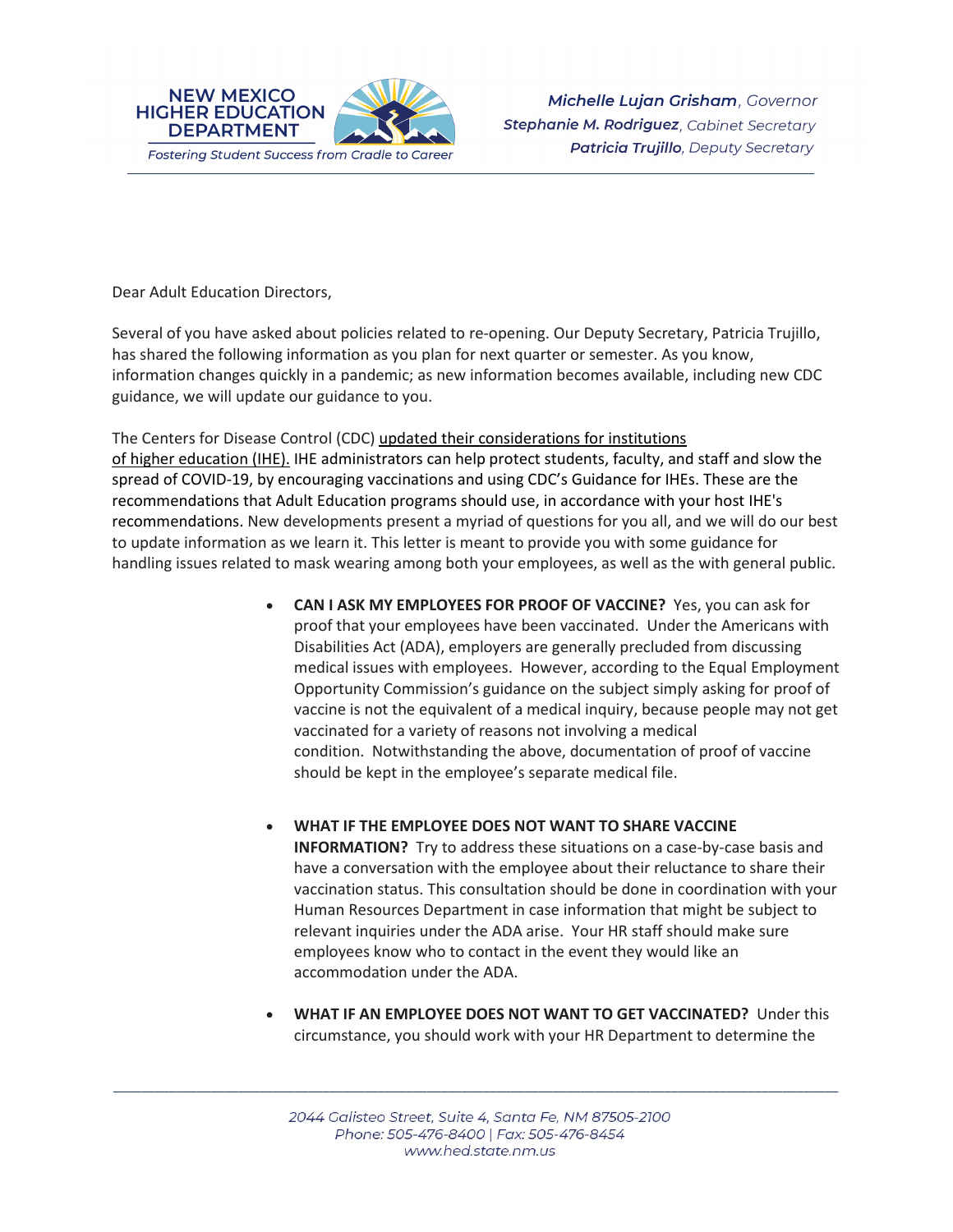

nature of the request and any possible reasonable accommodations that may be indicated.

- **CAN WE MAKE OUR EMPLOYEES WEAR MASKS EVEN IF THEY ARE VACCINATED?** Yes, each of you should assess the risk attendant within your own agencies, employees and/or respective representatives (such as how much interaction they have with the public) and make your individual decisions accordingly.
- **CAN A PRIVATE BUSINESS STILL REQUIRE CUSTOMERS TO WEAR MASKS?** Yes, their businesses are private property, and they are entitled to mandate masks.
- **HOW DO WE CONFIRM MEMBERS OF THE PUBLIC IN OUR FACILITIES ARE VACCINATED?** At this time, we suggest using signage that states that unvaccinated individuals are required to wear masks. This method will prevent employees from having to engage in potential conflicts.

**Education COVID-19 Handbook:** The Department of Education released Volume 3 of the ED [COVID-19](https://protect-us.mimecast.com/s/j55CCrkvDQu3xAZqhDvmwc?domain=www2.ed.gov) [handbook,](https://protect-us.mimecast.com/s/j55CCrkvDQu3xAZqhDvmwc?domain=www2.ed.gov) which covers strategies for safe operations and addressing the impact of COVID-19 on higher education students, faculty, and staff. The Department addresses several priority areas of interest to the higher education community with an eye towards both a response and a recovery that leaves our Nation's students and IHEs stronger than before the COVID-19 pandemic began. These priorities include: practices to aid IHEs in implementing the Centers for Disease Control and Prevention (CDC) Guidance for Institutions of Higher Education (IHEs) and resources by identifying common prevention strategies and providing examples of actions IHEs can take with HEERF grant funding; institutional responses to ongoing challenges and potentially lasting impacts on underserved populations including supporting the provision of basic needs or the sudden transition to online learning; ways in which IHEs have already been and can continue to be sources of support to their communities' ongoing response and recovery from the pandemic; and a catalog of the resources and administrative flexibilities offered to IHEs as they address rapidly changing conditions and needs on the ground, including resources that support both students and IHEs under the ARP. In addition, the Department continues to provide resources on specific strategies to address the extraordinary disruption and impacts created by COVID-19 for students, faculty, staff, and surrounding communities especially for underserved students and communities that preliminary data suggest have been hit hardest by the COVID-19 pandemic.

\_\_\_\_\_\_\_\_\_\_\_\_\_\_\_\_\_\_\_\_\_\_\_\_\_\_\_\_\_\_\_\_\_\_\_\_\_\_\_\_\_\_\_\_\_\_\_\_\_\_\_\_\_\_\_\_\_\_\_\_\_\_\_\_\_\_\_\_\_\_\_\_\_\_\_\_\_\_\_\_\_\_\_\_\_\_\_\_\_\_\_\_\_\_\_\_\_\_\_\_\_\_\_\_